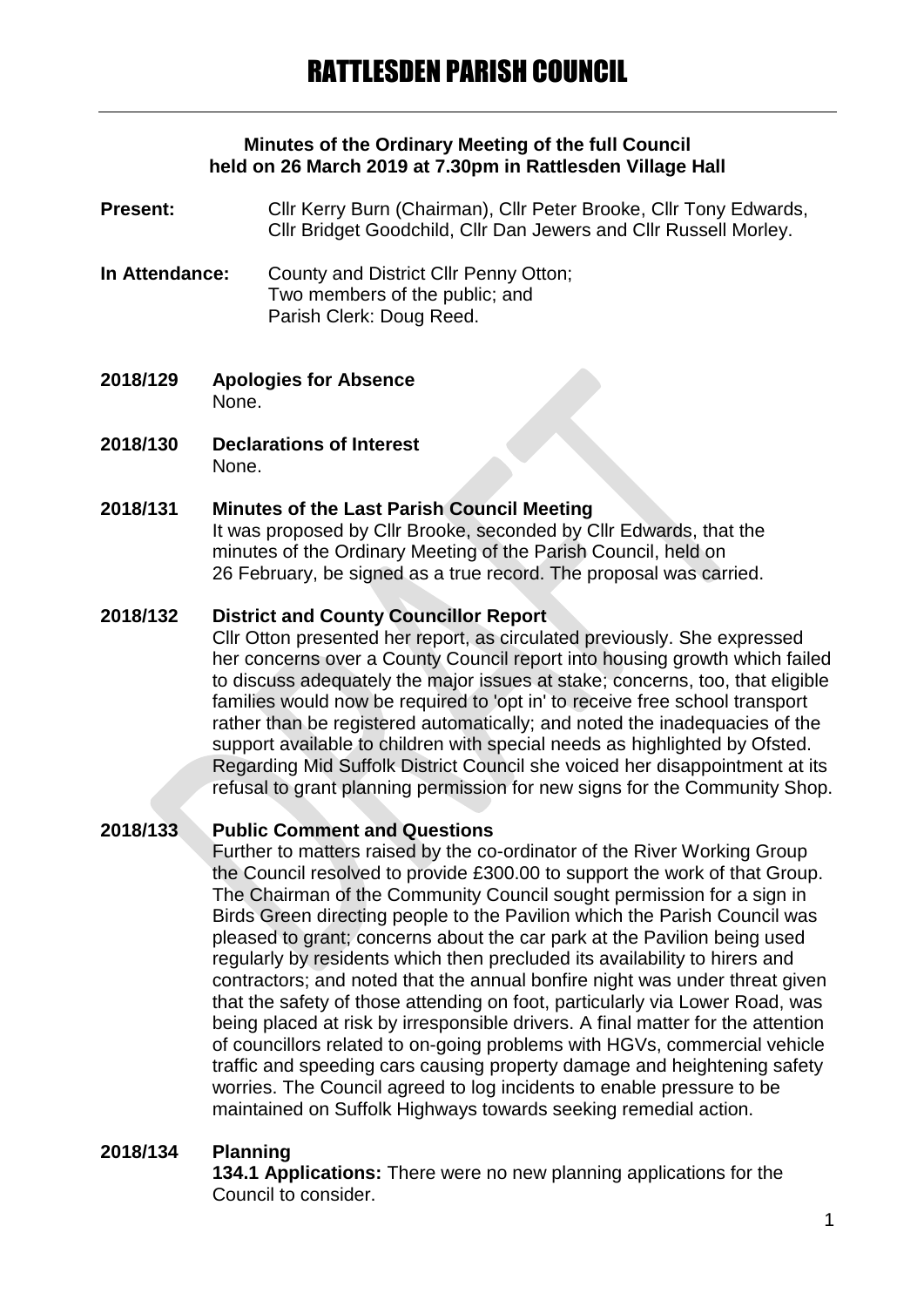**134.2 Applications - Responses:** Given a deadline in advance of the meeting, councillors had necessarily considered application DC/19/01083 Townfield, Baby Lane - erection of a polytunnel. The Council had no objection.

**134.3 Decisions:** It was noted that application DC/18/00844 St Nicholas Close (Shop) had been refused.

# **2018/135 Finance**

**135.1 Financial Report:** The report to 28 February was received. It was noted that the TSB current account stood at £15,559.52 and the deposit account at £13,551.46 further to which it was proposed by Cllr Morley, seconded by Cllr Burn, that the reconciliation be approved and duly signed. The proposal was carried.

**135.2 Payments and Income:** It was proposed by Cllr Morley, seconded by Cllr Brooke, that the schedule of payments be approved. The proposal was carried. The schedule comprised the following:

- Litter-picker: salary (March) £151.35;
- Clerk: salary (March) £336.22;
- HMRC: PAYE (March) £84.20;
- Sunshine Survey Limited: Cemetery topographical survey £450.00 + £90.00 VAT;
- Mid Suffolk District Council: Cemetery garden waste service £50.00;
- ◆ Information Commissioner: data protection registration renewal -£40.00; and
- ◆ Clerk: administrative expenses £46.10.

Income received was duly noted as follows:

- TSB: business (deposit) account interest (March) £10.35; and
- Mid Suffolk District Council: recycling grant (August-January) £256.70.

### **2018/136 Working Group Reports**

**136.1 Housing Development:** The Group had not met since the last Council meeting. The outcome of the meeting with representatives from Hartog Hutton Ltd regarding the housing development on land adjacent to Roman Rise had been circulated to councillors for future discussion. **136.2 Finance and Development:** The Group had not met recently but a meeting with the Chairman of the Community Council had been arranged for Tuesday 16 April at 7.00pm.

### **2018/137 Birds Green**

Whilst sympathetic to the suggestion that a bench be purchased for the grass area in Birds Green it was felt that there was no obvious need for seating but councillors agreed to keep the proposal under review and to reconsider the position should sufficient demand be forthcoming.

### **2018/138 Waste Bins**

In the light of the overwhelming use of the newly-installed dog bin at the Playing Field it was resolved that a second such bin be purchased. Also that a litter bin be acquired for the site.